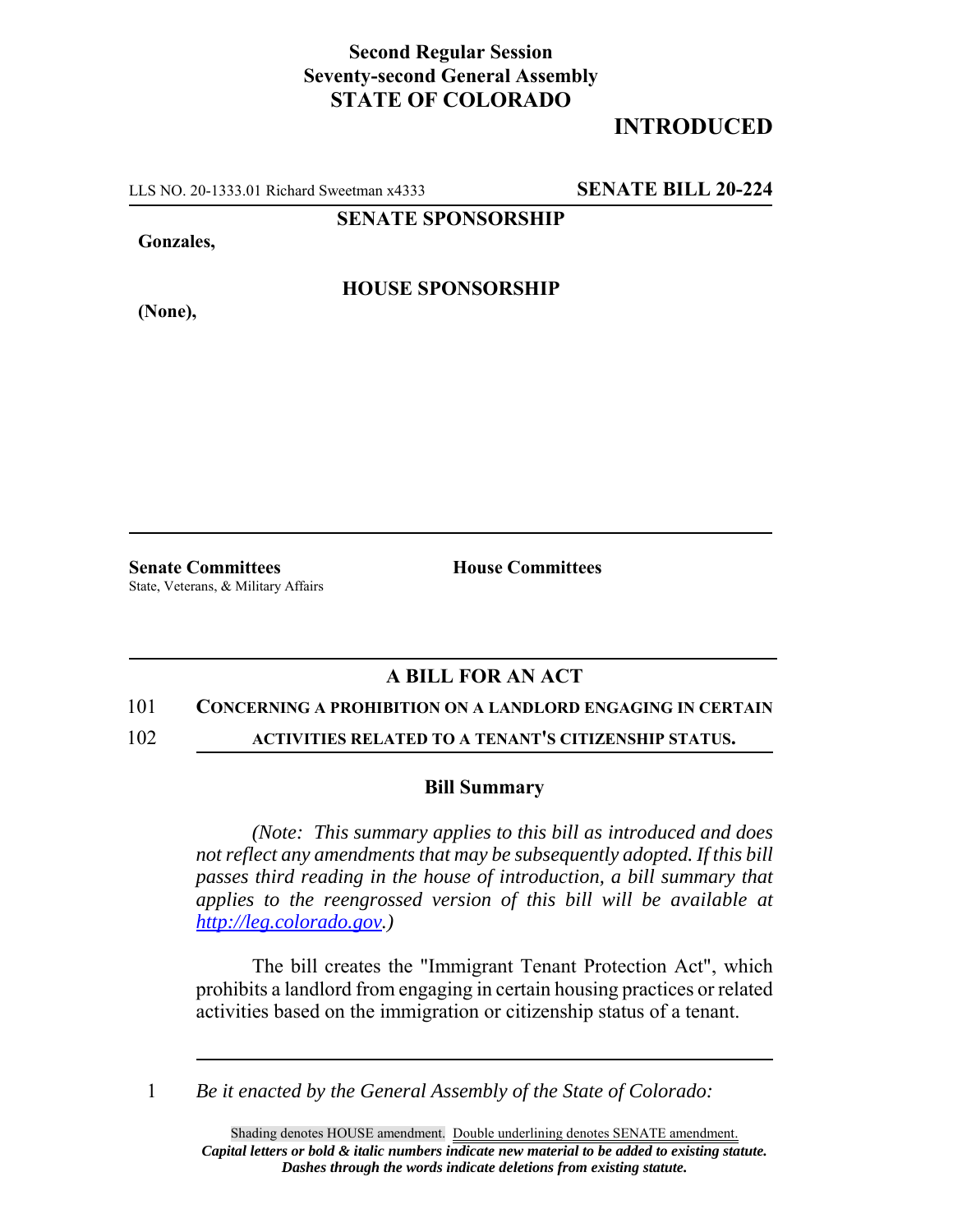| $\mathbf{1}$   | <b>SECTION 1.</b> In Colorado Revised Statutes, add part 12 to article |
|----------------|------------------------------------------------------------------------|
| $\overline{2}$ | 12 of title 38 as follows:                                             |
| 3              | PART <sub>12</sub>                                                     |
| $\overline{4}$ | <b>IMMIGRANT TENANT PROTECTION ACT</b>                                 |
| 5              | 38-12-1201. Short title. THE SHORT TITLE OF THIS PART 12 IS THE        |
| 6              | "IMMIGRANT TENANT PROTECTION ACT".                                     |
| 7              | 38-12-1202. Definitions. As USED IN THIS PART 12, UNLESS THE           |
| 8              | <b>CONTEXT OTHERWISE REQUIRES:</b>                                     |
| 9              | (1) "DWELLING UNIT" MEANS A ROOM OR SUITE OF ROOMS, A                  |
| 10             | MOBILE HOME AS DEFINED IN SECTION 38-12-201.5 (2), OR OTHER            |
| 11             | RESIDENTIAL REAL ESTATE USED FOR HUMAN HABITATION AND FOR WHICH        |
| 12             | A LANDLORD AND A TENANT HAVE A WRITTEN OR ORAL AGREEMENT.              |
| 13             | (2) "IMMIGRATION OR CITIZENSHIP STATUS" MEANS A PERSON'S               |
| 14             | ACTUAL OR PERCEIVED IMMIGRATION OR CITIZENSHIP STATUS.                 |
| 15             | (3) (a) "LANDLORD" MEANS THE OWNER, AGENT, LESSOR, OR                  |
| 16             | SUBLESSOR OF A DWELLING UNIT, OR THE BUILDING OF WHICH IT IS PART,     |
| 17             | AND ANY PERSON AUTHORIZED TO EXERCISE ANY ASPECT OF THE                |
| 18             | MANAGEMENT OF THE PREMISES, INCLUDING ANY PERSON WHO DIRECTLY          |
| 19             | OR INDIRECTLY RECEIVES RENTS AND HAS NO OBLIGATION TO DELIVER THE      |
| 20             | WHOLE OF THE RECEIPTS TO ANOTHER PERSON.                               |
| 21             | (b) "LANDLORD" INCLUDES:                                               |
| 22             | (I) THE OWNER OF A MOBILE HOME PARK; AND                               |
| 23             | (II)<br>A SUCCESSOR IN INTEREST TO ANY PERSON LISTED IN                |
| 24             | SUBSECTION $(3)(a)$ OR $(3)(b)(I)$ OF THIS SECTION.                    |
| 25             | "TENANT" MEANS A PERSON ENTITLED BY WRITTEN OR<br>$(4)$ (a)            |
| 26             | ORAL AGREEMENT, BY SUBTENANCY APPROVED BY THE LANDLORD, BY             |
| 27             | TENANCY AT SUFFERANCE, OR BY LAW TO OCCUPY A DWELLING UNIT TO          |
|                |                                                                        |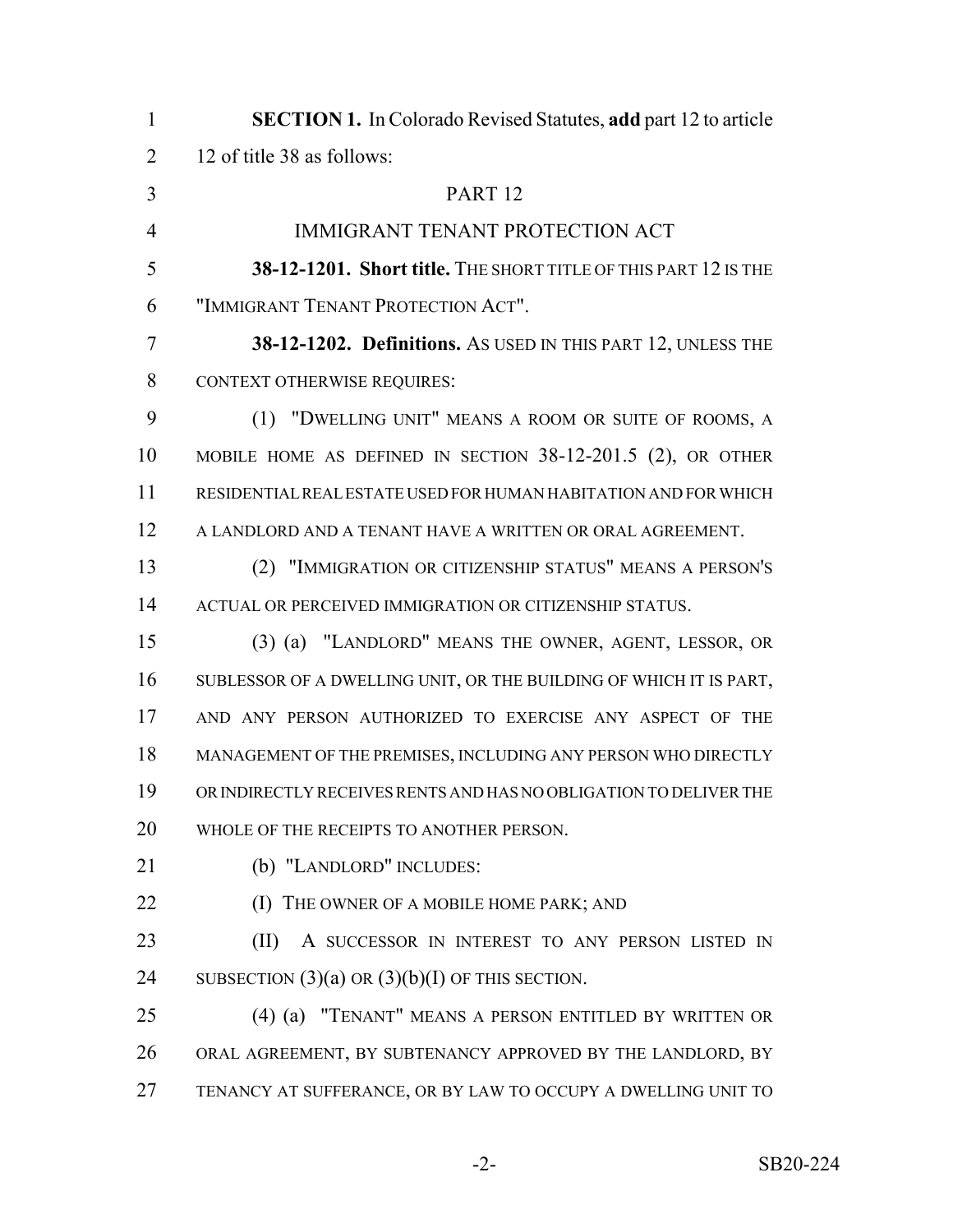THE EXCLUSION OF OTHERS.

 (b) "TENANT" INCLUDES A PROSPECTIVE TENANT OR ANY OTHER PERSON SEEKING TO OCCUPY A DWELLING UNIT TO THE EXCLUSION OF OTHERS.

 **38-12-1203. Prohibition on activities related to a tenant's immigration or citizenship status.** (1) ON AND AFTER JANUARY 1,2021, EXCEPT AS OTHERWISE PROVIDED IN THIS SECTION OR REQUIRED BY LAW OR COURT ORDER, A LANDLORD SHALL NOT:

 (a) DEMAND, REQUEST, OR COLLECT INFORMATION REGARDING OR RELATING TO THE IMMIGRATION OR CITIZENSHIP STATUS OF A TENANT; EXCEPT THAT A LANDLORD THAT IS ALSO THE TENANT'S EMPLOYER MAY LAWFULLY COLLECT INFORMATION REQUIRED TO COMPLETE ANY EMPLOYMENT FORM REQUIRED BY STATE OR FEDERAL LAW;

 (b) DISCLOSE OR THREATEN TO DISCLOSE INFORMATION REGARDING OR RELATING TO THE IMMIGRATION OR CITIZENSHIP STATUS OF A TENANT TO ANY PERSON, ENTITY, OR IMMIGRATION OR LAW ENFORCEMENT AGENCY;

 (c) HARASS OR INTIMIDATE A TENANT OR RETALIATE AGAINST A TENANT FOR:

**(I) EXERCISING THE TENANT'S RIGHTS UNDER THIS PART 12; OR** 

**(II) OPPOSING ANY CONDUCT PROHIBITED BY THIS PART 12;** 

22 (d) INTERFERE WITH A TENANT'S RIGHTS UNDER THIS PART 12, INCLUDING INFLUENCING OR ATTEMPTING TO INFLUENCE A TENANT TO SURRENDER POSSESSION OF A DWELLING UNIT OR TO NOT SEEK TO OCCUPY A DWELLING UNIT BASED SOLELY OR IN PART ON THE IMMIGRATION OR 26 CITIZENSHIP STATUS OF THE TENANT;

(e) REFUSE TO ENTER INTO A LEASE AGREEMENT OR TO APPROVE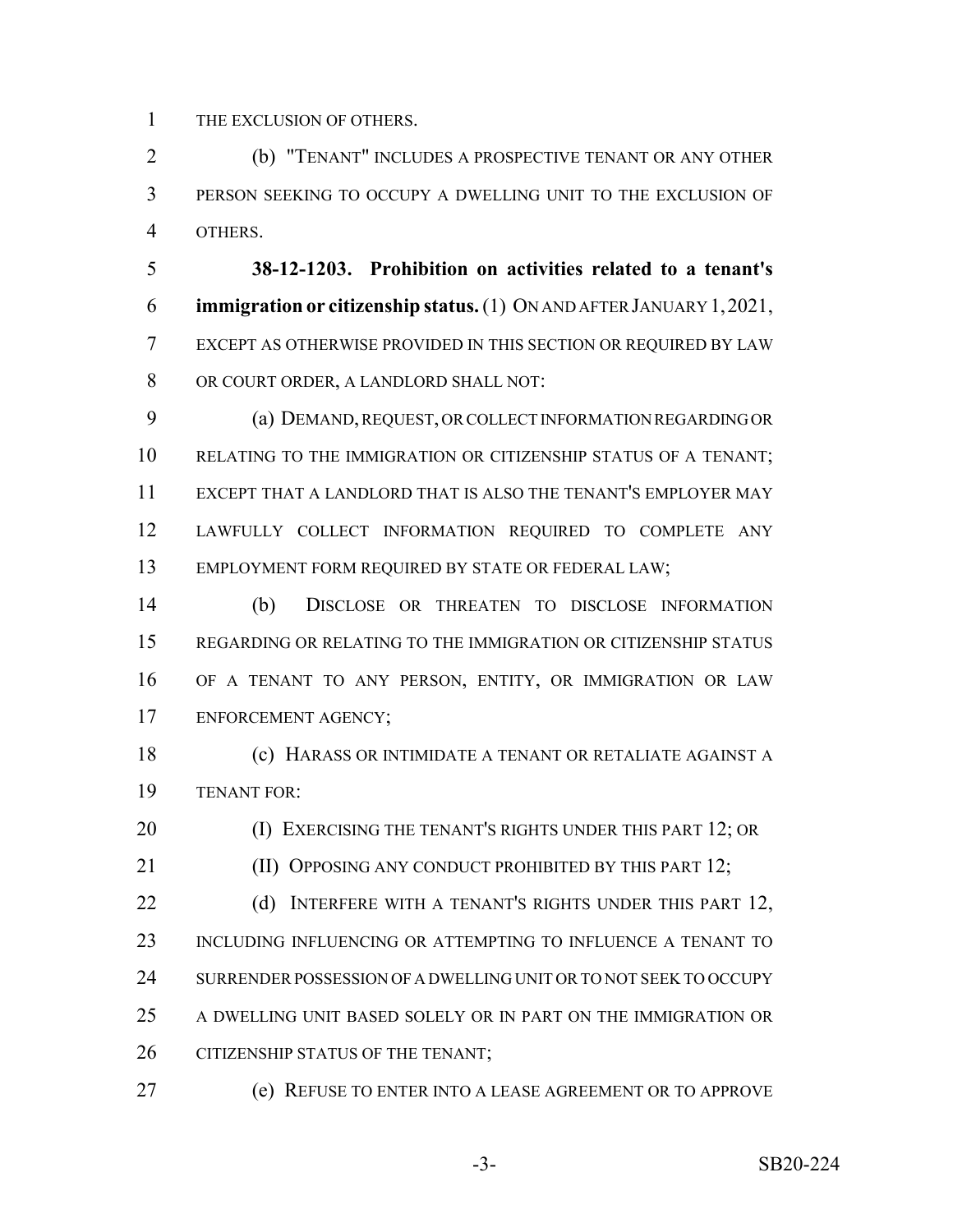A SUBTENANCY, OR TO OTHERWISE PRECLUDE A TENANT FROM OCCUPYING A DWELLING UNIT, BASED SOLELY OR IN PART ON THE IMMIGRATION OR CITIZENSHIP STATUS OF THE TENANT; OR

 (f) BRING AN ACTION TO RECOVER POSSESSION OF A DWELLING UNIT BASED SOLELY OR IN PART ON THE IMMIGRATION OR CITIZENSHIP STATUS OF A TENANT.

 **38-12-1204. Authorized conduct.** (1) SECTION 38-12-1203 DOES NOT PROHIBIT A LANDLORD FROM:

(a) COMPLYING WITH ANY LEGAL OBLIGATION UNDER:

 (I) FEDERAL, STATE, OR LOCAL LAW, INCLUDING ANY LEGAL OBLIGATION UNDER A GOVERNMENT PROGRAM OR PURSUANT TO A CONDITION OF GOVERNMENT FUNDING, IF THE GOVERNMENT PROGRAM OR GOVERNMENT FUNDING PROVIDES RENT LIMITATIONS OR RENTAL ASSISTANCE TO A TENANT;

(II) A SUBPOENA;

(III) A WARRANT; OR

**(IV) A COURT ORDER OF ANY KIND;** 

 (b) REQUESTING INFORMATION OR DOCUMENTATION NECESSARY TO DETERMINE OR VERIFY THE FINANCIAL QUALIFICATIONS OF A PROSPECTIVE TENANT, PROVIDED THE LANDLORD REQUESTS THE SAME INFORMATION OR DOCUMENTATION OF ALL PROSPECTIVE TENANTS REGARDLESS OF IMMIGRATION OR CITIZENSHIP STATUS, INCLUDING REQUESTING A SOCIAL SECURITY NUMBER OR RELEVANT TAXPAYER IDENTIFICATION NUMBER; OR

 (c) DELIVERING TO THE TENANT AN ORAL OR WRITTEN NOTICE REGARDING CONDUCT BY THE TENANT THAT VIOLATES OR MAY VIOLATE ANY APPLICABLE LEASE AGREEMENT OR LAW.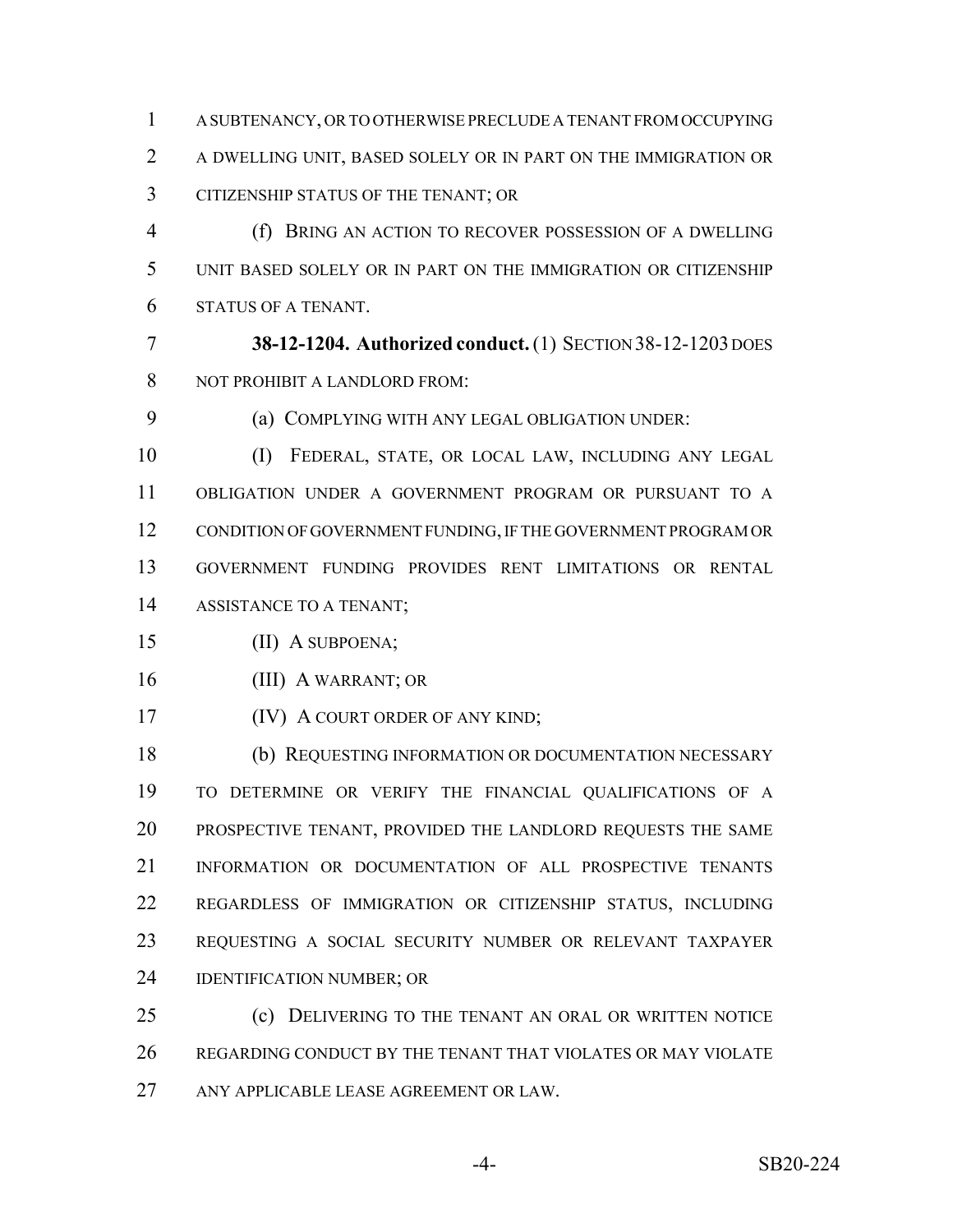(2) SECTION 38-12-1203 DOES NOT ENLARGE OR DIMINISH A LANDLORD'S RIGHT TO TERMINATE A TENANCY PURSUANT TO EXISTING STATE OR LOCAL LAW OR THE ABILITY OF A UNIT OF FEDERAL, STATE, OR LOCAL GOVERNMENT TO REGULATE OR ENFORCE A PROHIBITION AGAINST A LANDLORD'S HARASSMENT OF A TENANT. (3) NOTHING IN THIS PART 12: (a) PREVENTS A LANDLORD FROM SEEKING TO COLLECT RENT DUE UNDER THE LEASE AGREEMENT; OR (b) PERMITS A LANDLORD TO VIOLATE SECTION 8-2-130. (4) ANY WAIVER OF A RIGHT UNDER THIS PART 12 BY A TENANT IS 11 VOID AS A MATTER OF PUBLIC POLICY. **38-12-1205. Remedies.** (1) IF A LANDLORD ENGAGES IN PROHIBITED CONDUCT DESCRIBED IN SECTION 38-12-1203 AGAINST A TENANT, THE TENANT MAY BRING A CIVIL ACTION TO SEEK ANY ONE OR MORE OF THE FOLLOWING REMEDIES: (a) COMPENSATORY DAMAGES FOR INJURY OR LOSS SUFFERED; (b) A CIVIL PENALTY IN AN AMOUNT NOT TO EXCEED TWO THOUSAND DOLLARS FOR EACH VIOLATION, PAYABLE TO THE TENANT;

(c) COSTS, INCLUDING REASONABLE ATTORNEY FEES; AND

20 (d) OTHER EQUITABLE RELIEF THE COURT FINDS APPROPRIATE.

 (2) NOTHING IN THIS PART 12 RENDERS THE IMMIGRATION OR CITIZENSHIP STATUS OF A TENANT RELEVANT TO ANY ISSUE OF LIABILITY OR REMEDY IN A CIVIL ACTION INVOLVING A TENANT'S HOUSING RIGHTS. IN PROCEEDINGS OR DISCOVERY UNDERTAKEN IN A CIVIL ACTION INVOLVING A TENANT'S HOUSING RIGHTS, NO INQUIRY SHALL BE PERMITTED INTO THE TENANT'S IMMIGRATION OR CITIZENSHIP STATUS UNLESS: